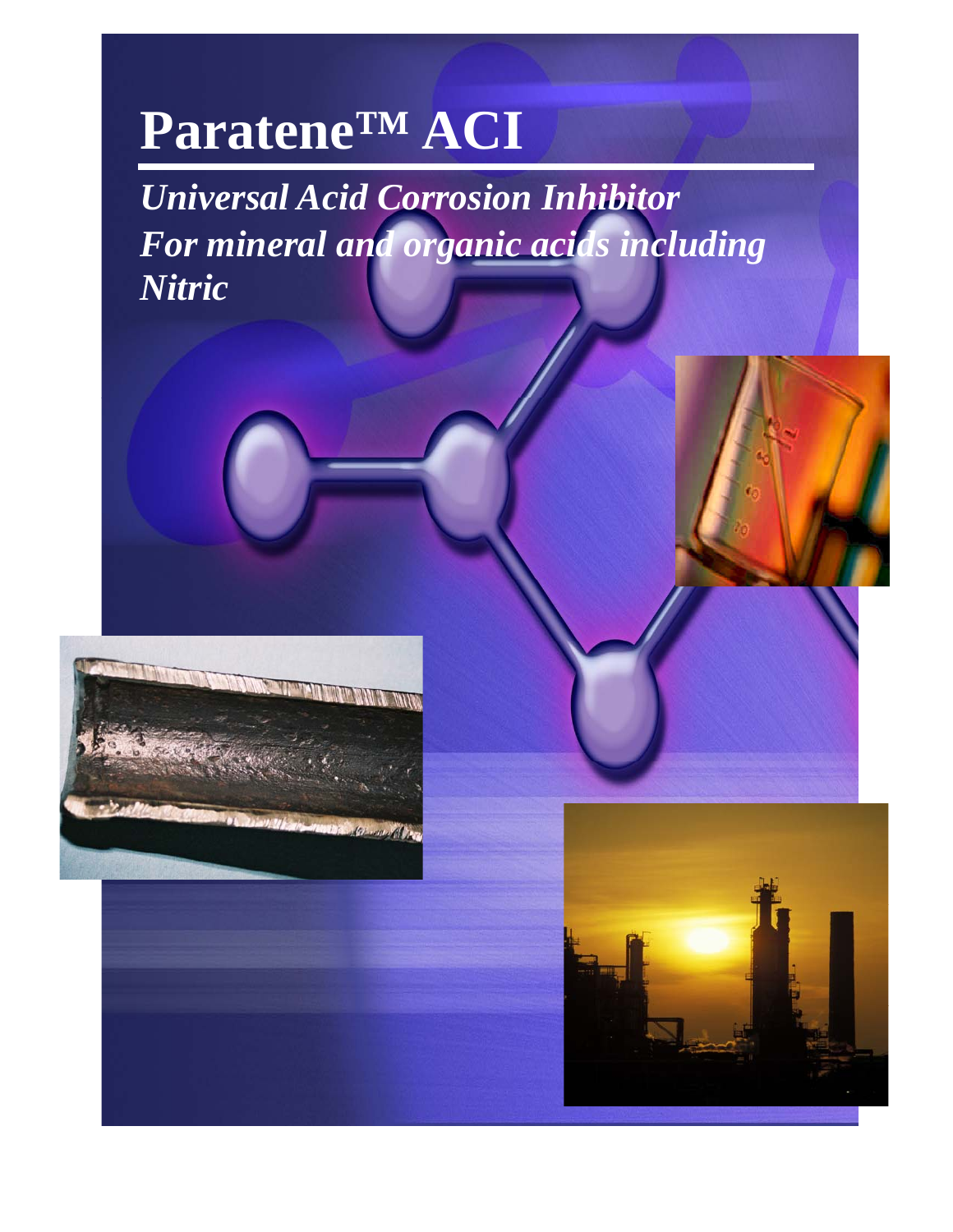# **Paratene™ ACI**

## **A New Approach To Acid Corrosion Inhibitors**

### **Introduction**

Strong acids and chelating agents are used in a variety of applications, where corrosion inhibition is required, including oil well acidizing, chemical cleaning and metal pickling. In most cases the solution to be used is selected both for the ability of the cleaning solution to remove the deposit but also for the compatibility of the cleaning solutions with the materials to be cleaned.

Acids (and chelants) will often corrode the base metal. To prevent the damage we apply corrosion inhibitors. A number of commercial corrosion inhibitors are available. The choice of inhibitor depends on the conditions – that is the type and concentration of the acid, the material to be cleaned, the expected contact time and the anticipated maximum temperature. Two separate groups of chemicals are typically used for corrosion inhibitors. The first, for hydrochloric, often contain a combination of unsaturated oxygen compounds, such as acetylenic alcohols, unsaturated ketones, in combination with nitrogen based materials such as quaternary or secondary amines.

The second type or class of inhibitor is used to protect against corrosion in solutions of organic acids, chelants or sulphuric acid (but not nitric acid). These products use a reduced Sulphur compound such as thiourea or ammonium thiocyanate in combination with a nitrogen contain quaternary or secondary amine.

The new product Paratene™ ACI represents a major change in both the approach and the versatility of acid corrosion inhibitors. This paper will describe a new class of corrosion inhibitors that inhibits all acidic solutions including nitric acid under a wide range of conditions.

### **Corrosion Protection and Performance**

Paratene™ ACI has been tested in a variety of acids and conditions. Based on these tests ACI can be used in dilute acids (5% or below) at temperatures up to 80°C and in stronger acids (10%) up to  $60^{\circ}$ C.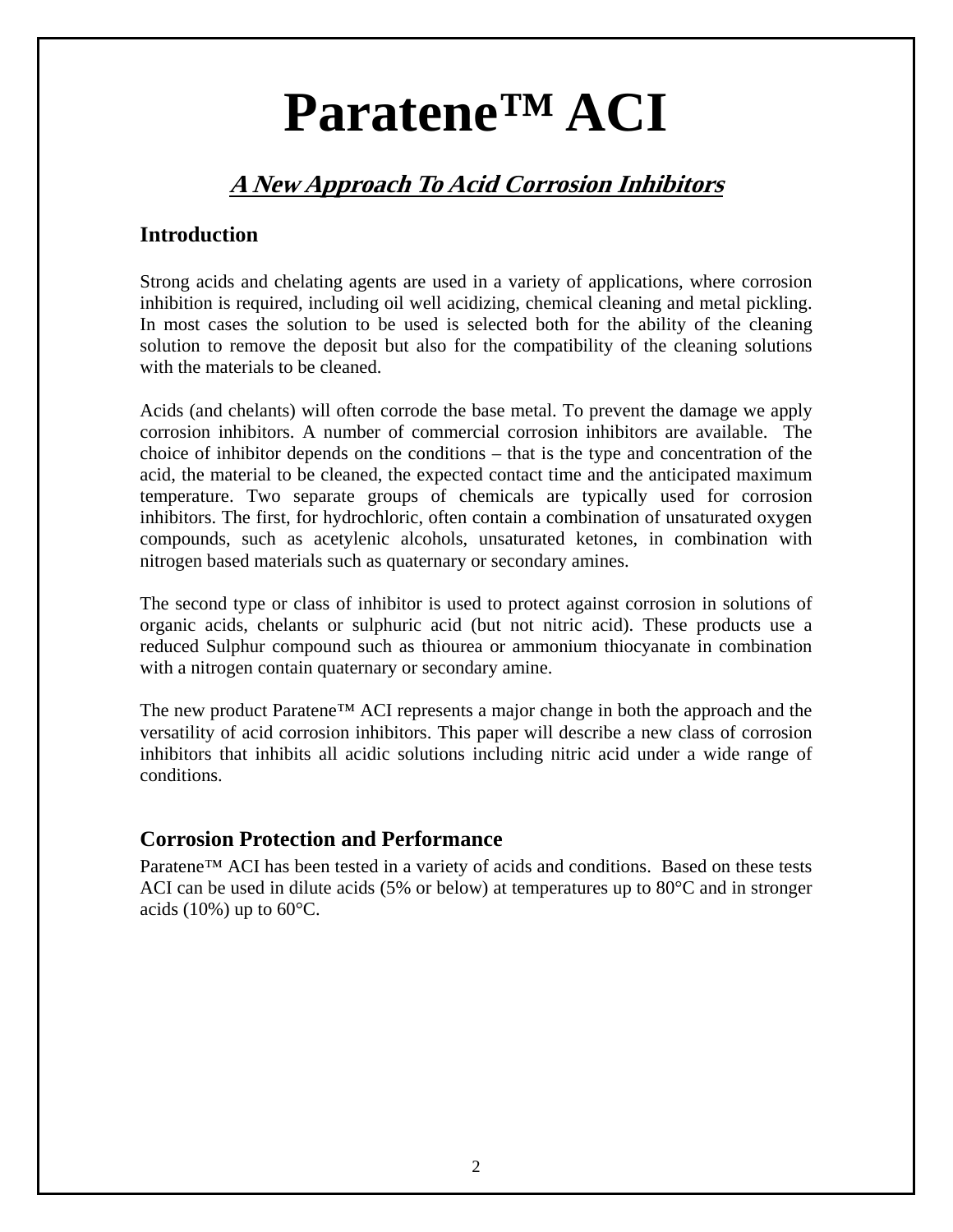

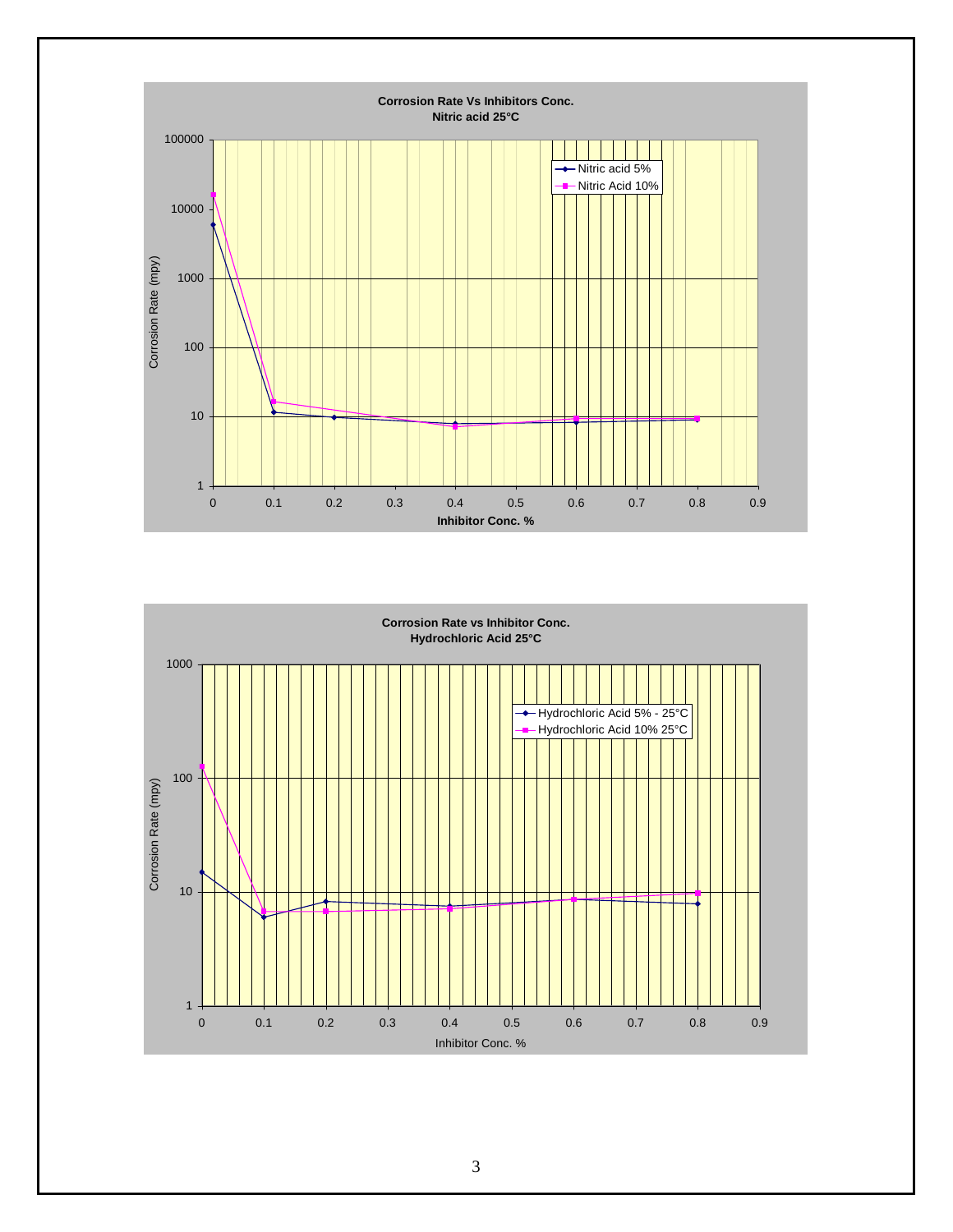

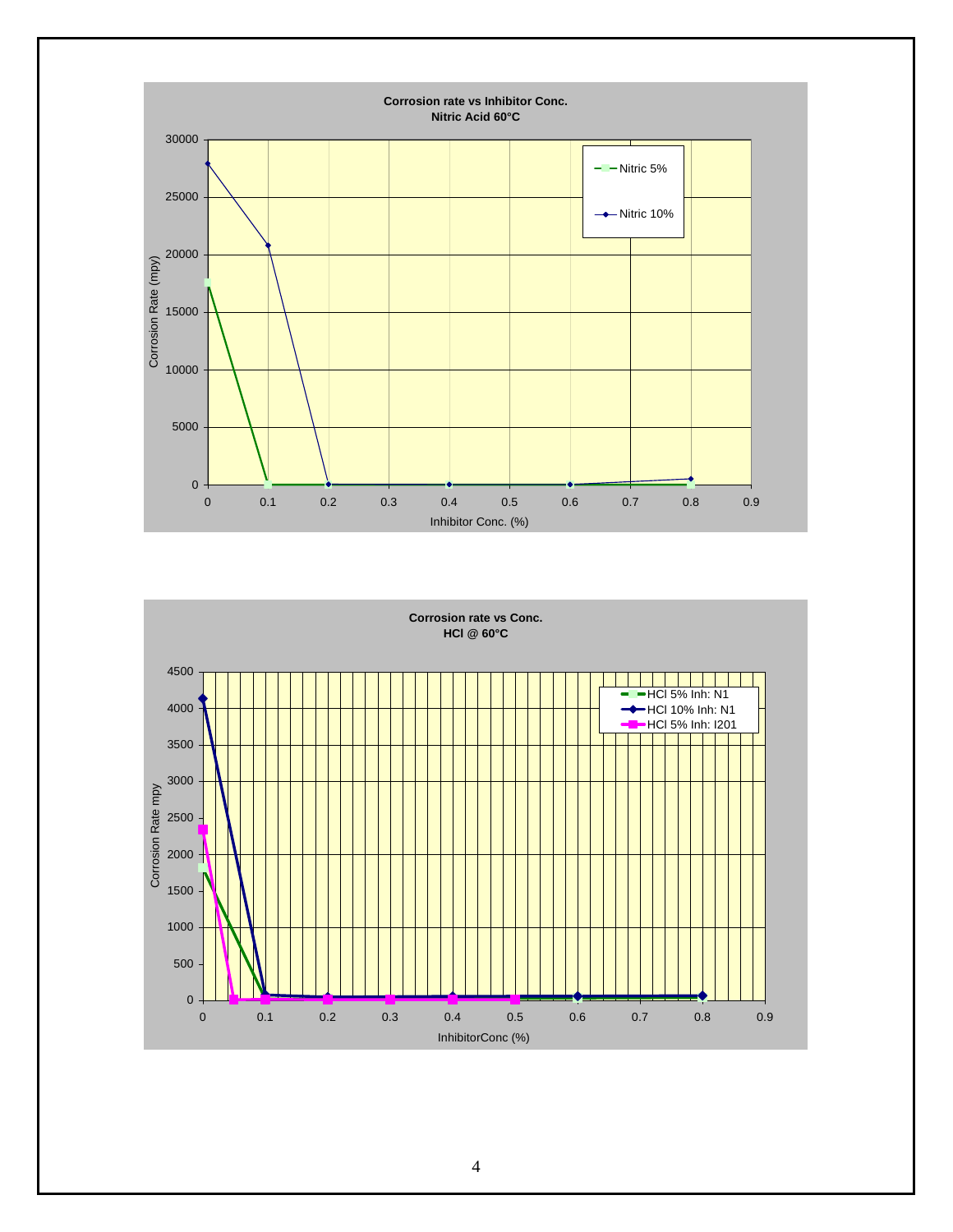

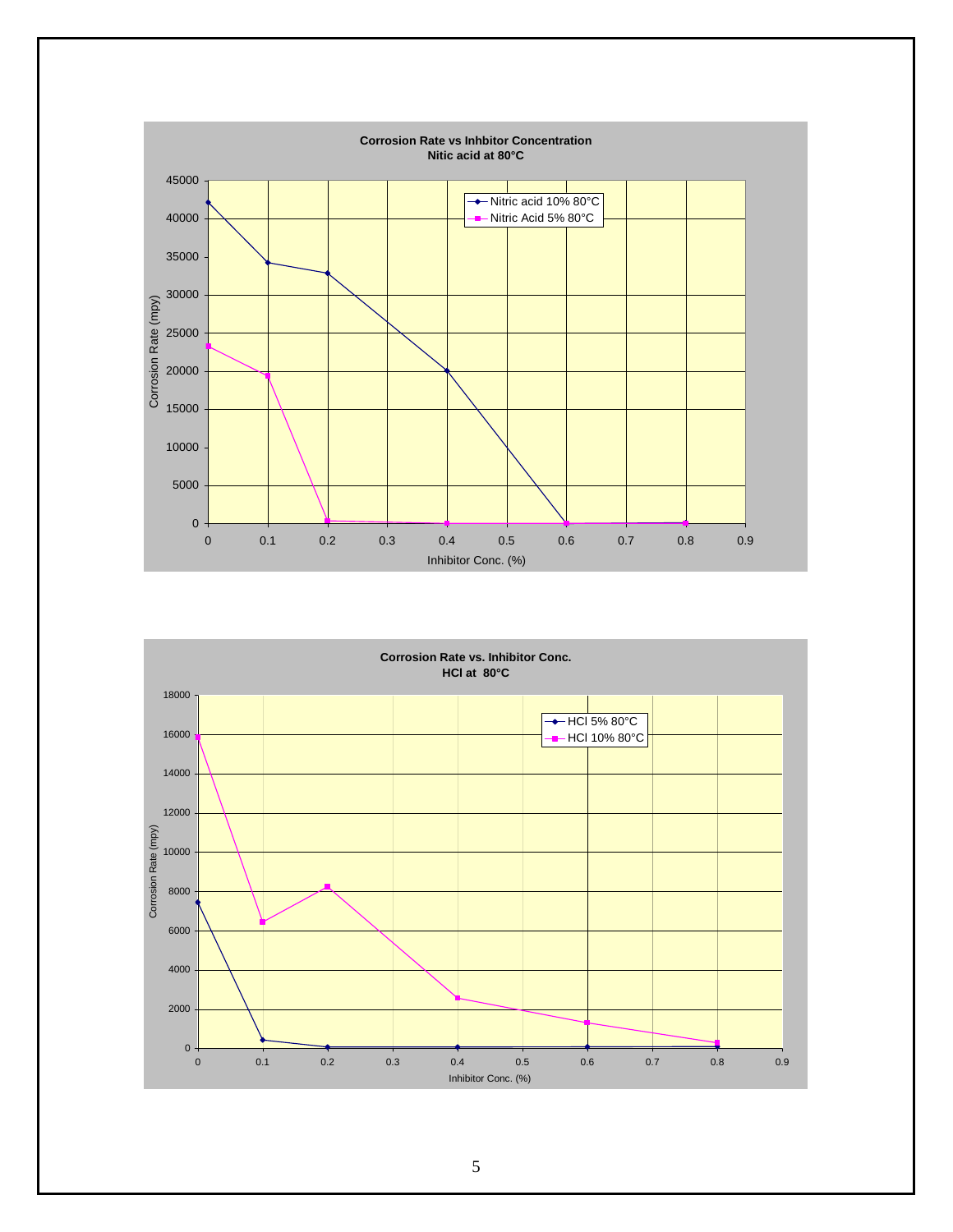#### **Corrosion rate and inhibitor efficiency of carbon steel using various chemical cleaning agents plus Paratene™ ACI**

| <b>Cleaning Agent</b>                                              | <b>Concentration</b> |       | <b>Temperature</b>    | <b>Corrosion Rate</b> | <b>Inhibition</b> |
|--------------------------------------------------------------------|----------------------|-------|-----------------------|-----------------------|-------------------|
|                                                                    | Agent %              | ACI % | $({}^{\circ}{\rm C})$ | (mm/yr.)              | $\frac{6}{6}$     |
| HNO <sub>3</sub>                                                   | 10                   | 0.25  | 25                    | 0.13                  | 99.9              |
| H2SO <sub>4</sub>                                                  | 10                   | 0.25  | 65                    | 0.67                  | 99.9              |
| H3PO <sub>4</sub>                                                  | 10                   | 0.25  | 85                    | 0.93                  | 99.9              |
| <b>HCL</b>                                                         | 10                   | 0.20  | 50                    | 0.74                  | 99.4              |
| <b>HF</b>                                                          | $\overline{2}$       | 0.05  | 60                    | 0.69                  | 99.4              |
| $H_2C_2O_4$                                                        | 5                    | 0.25  | 60                    | 0.40                  | 99.4              |
| $HNO3$ -HF(8:2)                                                    | 10                   | 0.25  | 25                    | 0.24                  | 99.9              |
| NH <sub>4</sub> -citrate                                           | 3                    | 0.05  | 90                    | 0.31                  | 99.6              |
| <b>CH<sub>3</sub>COOH</b>                                          | 10                   | 0.25  | 85                    | 0.52                  | 98.9              |
| <b>EDTA</b>                                                        | 10                   | 0.25  | 65                    | 0.16                  | 99.2              |
| <b>Sulfamic Acid</b>                                               | 10                   | 0.25  | 60                    | 0.46                  | 99.7              |
| <b>Hydroxyacetic Acid</b>                                          | 10                   | 0.25  | 85                    | 0.38                  | 99.4              |
| $NH_4$ -Citrate-NH <sub>4</sub> HF <sub>2</sub>                    | $1.8 - 0.24$         | 0.05  | 90                    | 0.39                  | 99.3              |
| Hydroxyacetic acid-<br>Formic acid-NH <sub>4</sub> HF <sub>4</sub> | $2.1 - 0.25$         | 0.25  | 90                    | 0.74                  | 99.2              |

## **Recommended inhibitor concentrations for Nitric and Hydrochloric acid strengths**

| Nitric $(\%$ wt) | Recommended ACI (%wt) | Temperature $(^{\circ}C)$ |
|------------------|-----------------------|---------------------------|
| $-5$             |                       |                           |
| $6 - 10$         | $2 \cdot 2$           |                           |
| $-5$             |                       |                           |
| $6 - 10$         | 0.3                   |                           |
| $-5$             | .) ?                  |                           |
| $6 - 10$         | Not recommended       |                           |

| Hydrochloric (%wt) | Recommended ACI (%wt) | Temperature $(^{\circ}C)$ |
|--------------------|-----------------------|---------------------------|
| 1-5                | 0.2                   | 25                        |
| $6 - 10$           | 0.2                   | 25                        |
| l -5               | 0.2                   | 60                        |
| $6 - 10$           | 0.2                   | 6C                        |
| l -5               | 0.3                   |                           |
| $6 - 10$           | Not recommended       |                           |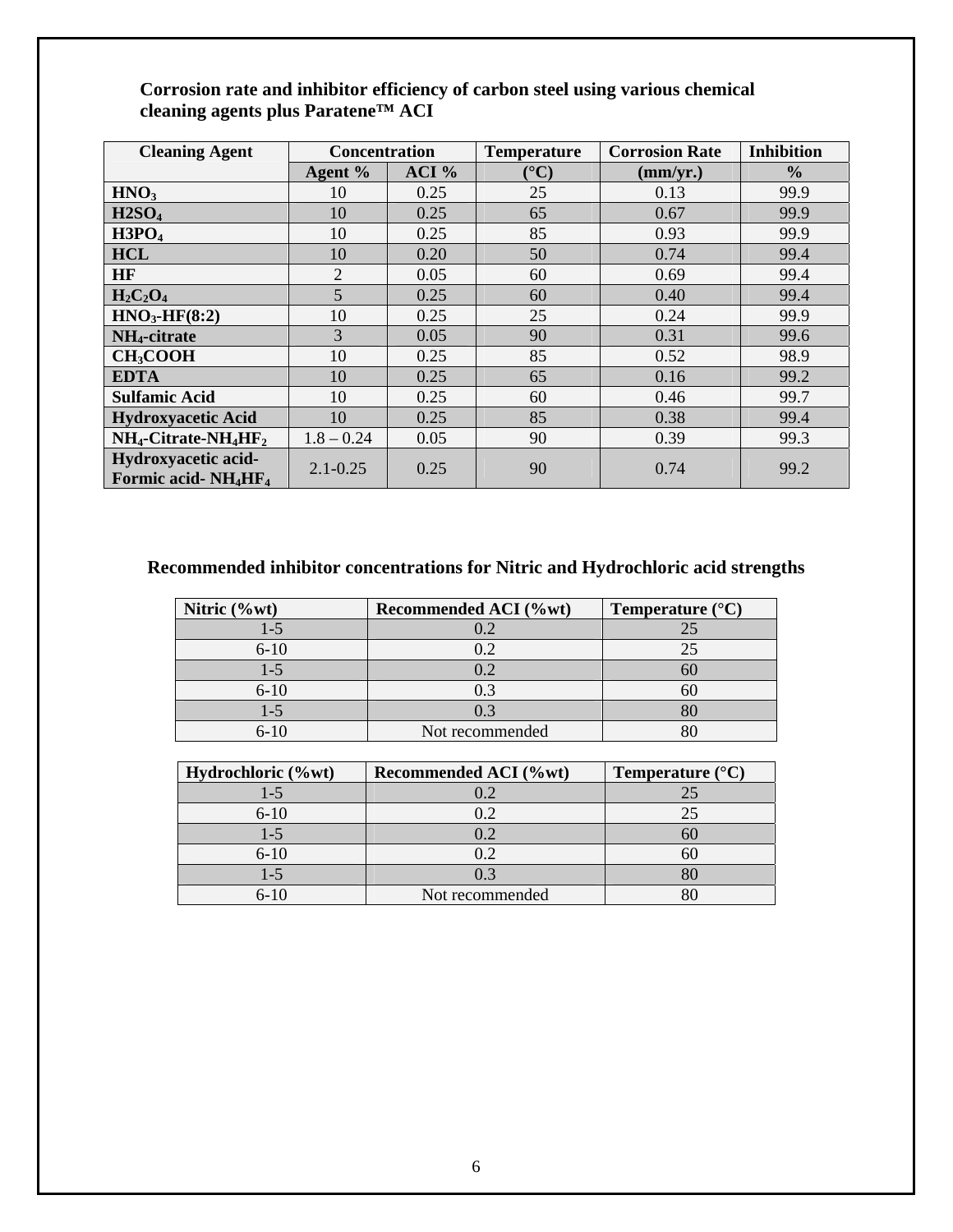## **Applications for Paratene™ ACI**

Paratene™ ACI opens up a wide range of possibilities for the use of acids in chemical cleaning, pickling and oil field use.

#### *Industrial Cleaning and Metal Pickling*

Nitric acid has long been avoided as a chemical cleaning acid because of its severe corrosivity and the inability to inhibit that corrosion. Nitric is the acid of choice in cleaning stainless steel, aluminium and titanium. Unfortunately, prior to the invention of Paratene ACI this required that a completely stainless steel pumping and delivery system be used, and that no alloys of steel other than stainless could be present in the system to be cleaned.

Paratene™ ACI now makes it possible to remove acid soluble deposits from stainless and mixed alloy systems without the use of an expensive stainless steel pump unit. Nitric acid can be used to remove deposits previously requiring difficult water blasting or multiple stage cleaning procedures.

Examples of this are the removal of iron sulphides and iron polysulphides from refinery and pulp and paper systems, or the cleaning of heat exchangers in amine contactors and refineries.

#### *Oil and Gas Well Stimulation*

Nitric acid has never been popular in oilfield acidizing. Its extreme corrosiveness and the inability to add a corrosion inhibition eliminated nitric acid from consideration. With the availability of Paratene™ ACI, Nitric acid can now be used as an efficient alternative for applications using strong oxidizing agents such as chlorine dioxide, sodium hypochlorite (bleach) and hydrogen peroxide.

Dilute nitric solutions can be used to clean up water injection wells which have become plugged with iron sulphide and iron polysulphides. Nitric acid solutions can be used to remove polymer blocks and plugging within subterranean geological formations. As with all acid corrosion inhibitors, pre-application testing is required to ensure the acid inhibitor is not adsorbed on the formation rock, which if it did occur would result in fluid returns with unspent and uninhibited acid.